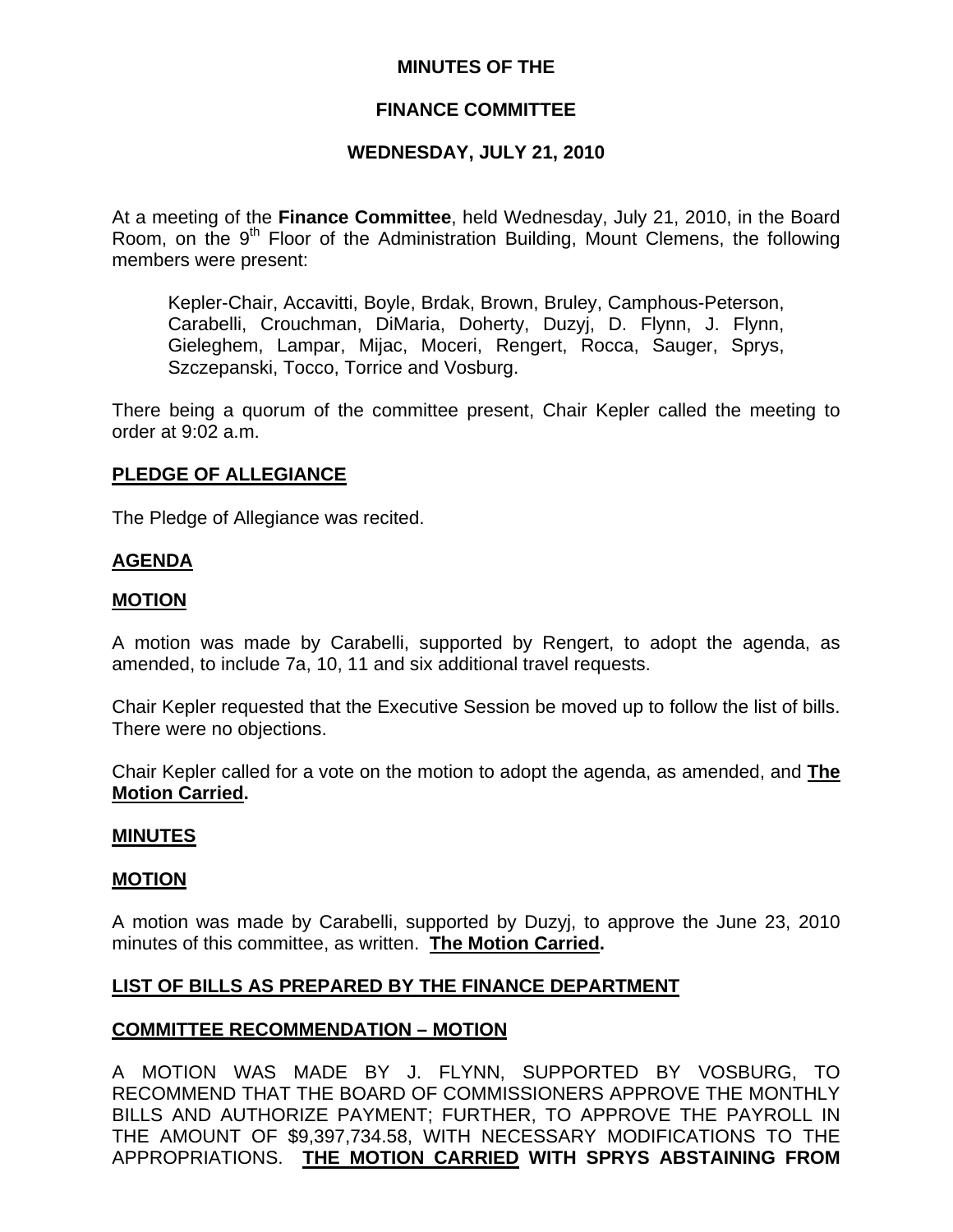## **BILLS FOR JEFFERY SPRYS AND TORRICE ABSTAINING FROM BILLS FOR TORRICE AND ZALEWSKI (PLLC/FEES-DEFENSE ATTORNEYS.)**

## **EXECUTIVE SESSION TO DISCUSS PENDING LITIGATION AND AN ATTORNEY/ CLIENT CONFIDENTIAL CORRESPONDENCE DATED JULY 19, 2010**

## **MOTION**

A motion was made by Camphous-Peterson, supported by Sprys, to enter into Executive Session for the purpose of discussing pending litigation and an attorney/client confidential correspondence dated July 19, 2010.

A roll call vote was taken as follows:

Voting Yes were Accavitti, Boyle, Brdak, Camphous-Peterson, Carabelli, Crouchman, DiMaria, Doherty, Duzyj, J. Flynn, Lampar, Mijac, Rengert, Rocca, Sauger, Sprys, Szczepanski, Torrice, Vosburg, Bruley and Kepler. There were 21 "Yes" votes.

#### **The Motion Carried.**

In accordance with the motion, committee entered Executive Session at 9:05 a.m., with it concluding at 10:13 a.m.

While waiting for department representatives to be present, Chair Kepler addressed resolutions first.

#### **RESOLUTIONS**

#### **COMMITTEE RECOMMENDATION – MOTION**

A MOTION WAS MADE BY CAMPHOUS-PETERSON, SUPPORTED BY BRDAK, TO RECOMMEND THAT THE BOARD OF COMMISSIONERS ADOPT THE FOLLOWING RESOLUTIONS:

COMMENDING STEPHEN SWETECH, D.O., ON THE HONOR OF BEING NAMED THE 2010 FAMILY PHYSICIAN OF THE YEAR **(OFFERED BY GIELEGHEM)** AND

COMMENDING THE SHELBY LIONS CLUB FOR PRESENTING THE 15<sup>TH</sup> ANNUAL CHARITY CAR SHOW AND THEIR OTHER CHARITABLE SERVICES TO THE COMMUNITY **(OFFERED BY CARABELLI)**.

Commissioners Camphous-Peterson and Torrice requested to be included on the resolution for Stephen Swetech, D.O.

Chair Kepler called for a vote on the motion and **THE MOTION CARRIED.**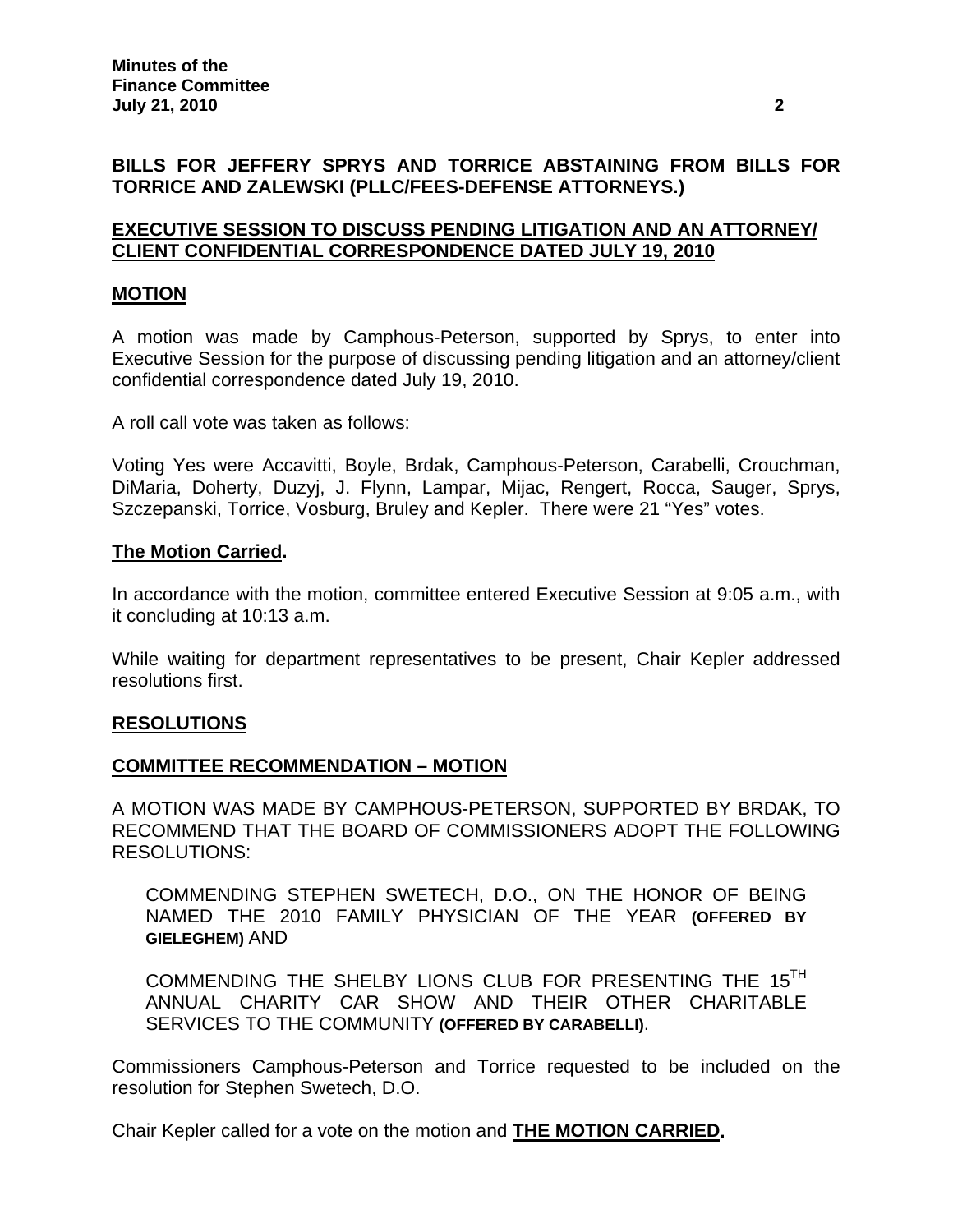# **2010 MACOMB COUNTY SPRING AUCTION RESULTS**

## **MOTION**

A motion was made by Camphous-Peterson, supported by Sprys, to receive and file the 2010 Macomb County spring auction results – May 2010. **The Motion Carried.** 

## **SELECTION OF BCBS OF MICHIGAN TO PROVIDE SUPPORT SERVICES RELATED TO THE EARLY RETIREE REINSURANCE PROGRAM**

## **COMMITTEE RECOMMENDATION – MOTION**

A MOTION WAS MADE BY DOHERTY, SUPPORTED BY VOSBURG, TO RECOMMEND THAT THE BOARD OF COMMISSIONERS CONCUR WITH THE RECOMMENDATION OF THE HUMAN RESOURCES DEPARTMENT AND RISK MANAGEMENT IN THE SELECTION OF BCBS OF MICHIGAN AS THE VENDOR TO PROVIDE SUPPORT SERVICES RELATED TO THE EARLY RETIREE REINSURANCE PROGRAM, PART OF THE PATIENT PROTECTION AND AFFORDABLE CARE ACT OF 2010 (PPACA).

John Anderson gave an overview.

The following commissioners spoke: Carabelli, Sprys, Doherty, Brown and Vosburg.

# **MOTION**

A motion was made by Bruley, supported by D. Flynn, to postpone this issue. **The Motion Carried.** 

The following commissioners spoke: Carabelli, Doherty and Gieleghem.

## **TRAVEL REQUESTS**

## **MOTION**

A motion was made by Sprys, supported by Torrice, to approve the travel requests, as submitted. **The Motion Carried.** 

## **CONCUR IN RECOMMENDATION OF CORPORATION COUNSEL RE: CASE OF MARLON EL VS. MACOMB COUNTY**

# **COMMITTEE RECOMMENDATION – MOTION**

A MOTION WAS MADE BY VOSBURG, SUPPORTED BY J. FLYNN, TO RECOMMEND THAT THE BOARD OF COMMISSIONERS CONCUR IN THE RECOMMENDATION OF CORPORATION COUNSEL CONCERNING THE CASE OF MARLON EL VS. MACOMB COUNTY SHERIFF'S DEPARTMENT. **THE MOTION CARRIED.**